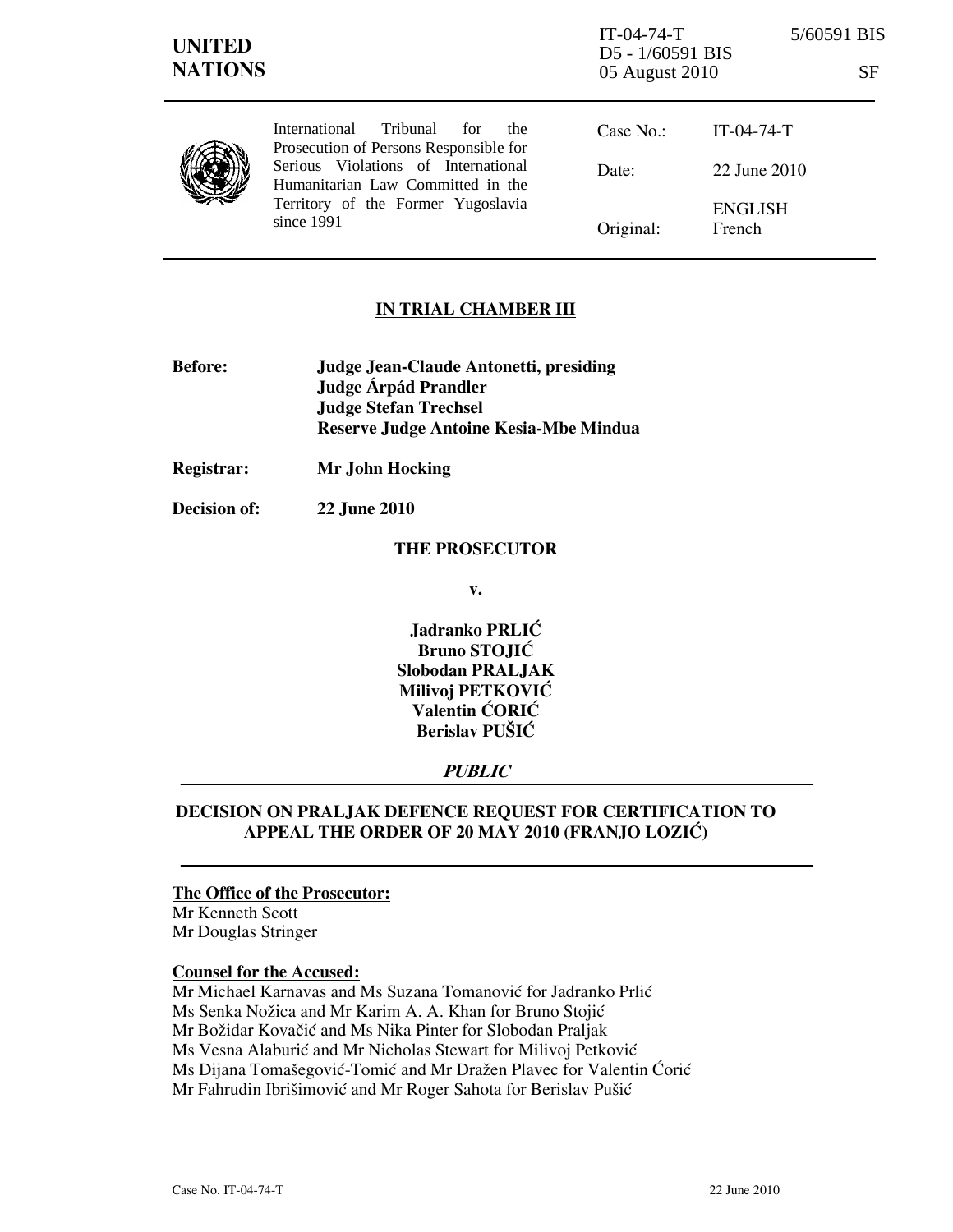TRIAL CHAMBER III ("Chamber") of the International Tribunal for the Prosecution of Persons Responsible for Serious Violations of International Humanitarian Law Committed in the Territory of the Former Yugoslavia since 1991 ("Tribunal"),

SEIZED of "Slobodan Praljak's Request for Certification to Appeal the Decision of 20 May 2010 (Franjo Lozić)", filed publicly by Counsel for the Accused Slobodan Praljak ("Praljak Defence") on 26 May 2010 to which is attached a Confidential Annex ("Request"), wherein the Praljak Defence asks the Chamber to certify the interlocutory appeal it intends to bring against the "Order on Praljak Defence Motion to Admit Evidence (Franjo Lozić)", issued publicly by the Chamber on 20 May 2010 ("Order of 20 May 2010"),

NOTING the Order of 20 May 2010, wherein the Chamber denied the request for admission pursuant to Rule 92 bis of the Rules of Procedure and Evidence ("Rules") of the written statement of Franjo Lozić (3D 03779), of the written transcript from a press conference of Muslim opposition leaders from Bosnia and Herzegovina, held on 14 July 1993 (3D 03780), as well as four documents from the Forensic Institute of the Dutch Ministry of Justice (3D 03817, 3D 03818, 3D 03819 and 3D 03820) ("Proposed Exhibit(s)"),

CONSIDERING that the other parties have not filed responses to the Request,

CONSIDERING that, in support of the Request, the Praljak Defence submits that the Order of 20 May 2010 would impose upon it a new procedural obligation, namely, an obligation to notify the Chamber of the receipt of a document that it might conceivably tender at some unknown point in the future; that this new obligation, introduced at this late stage of the proceedings and subsequent to the filing of its original request for the admission of evidence, would interfere with its ability to perform the obligation and would thereby violate the right of the Accused to a fair trial, denying the Praljak Defence all prospect of seeing its exhibits admitted, $<sup>1</sup>$ </sup>

 $\overline{a}$ 

<sup>&</sup>lt;sup>1</sup> Request, paras 10-18.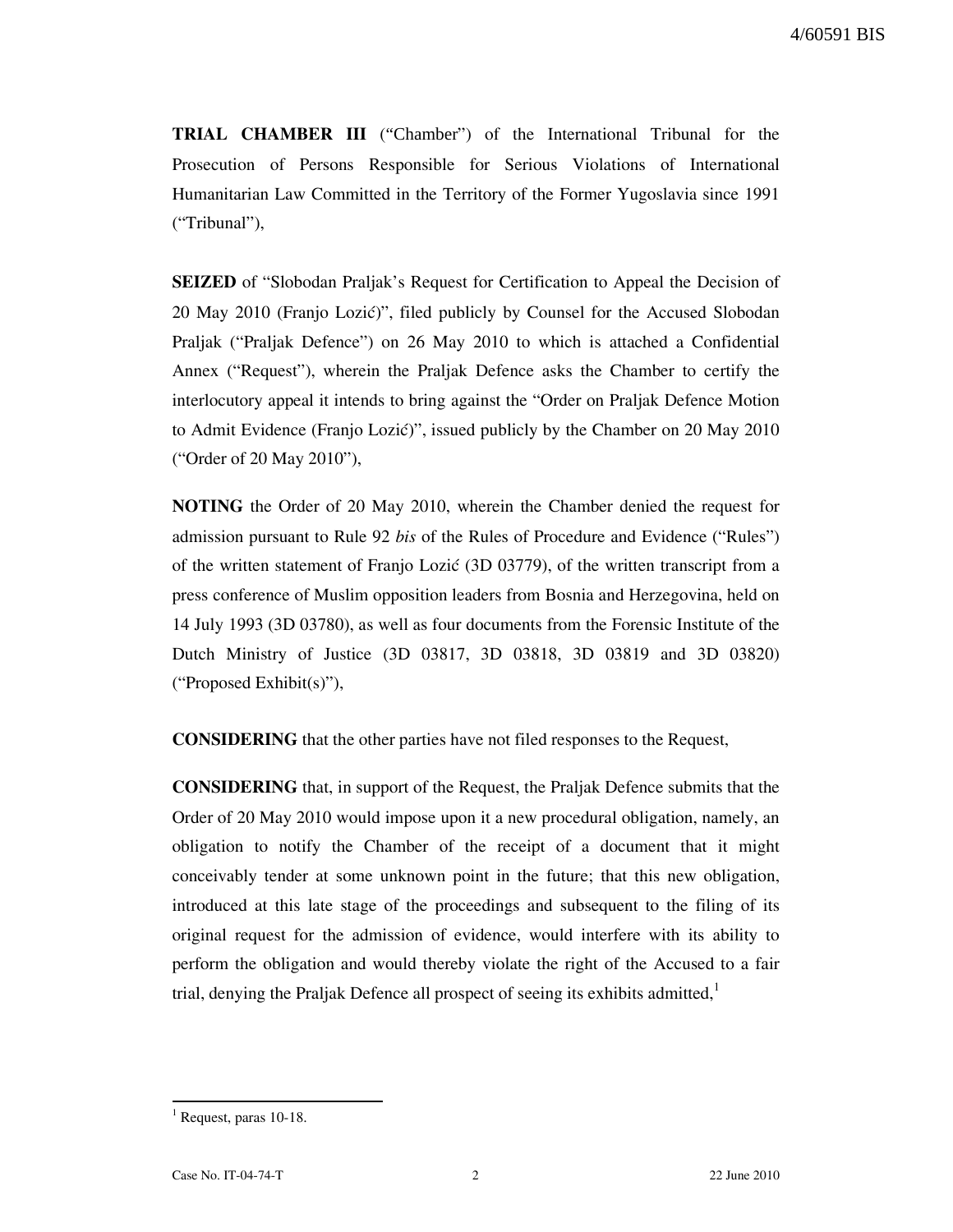CONSIDERING that the Praljak Defence likewise recalls in support of its Request the circumstances in which it filed its original request to admit the Proposed Exhibits, $2<sup>2</sup>$ notes that none of the parties has claimed any prejudice resulting from the date on which it filed its request for admission<sup>3</sup> and submits, particularly, that the Chamber ought to have admitted the evidence in the interests of justice, $4\overline{ }$ 

CONSIDERING that the Praljak Defence argues that this new obligation to notify, imposed by the Chamber in matters involving the admission of evidence is unjustified and burdens the admission of evidence, which they allege to cause real and immediate prejudice for the Praljak Defence and would warrant immediate resolution of this issue by the Appeals Chamber, $\delta$ 

CONSIDERING that the Chamber observes that, in the Request, the Praljak Defence based itself principally upon a so-called new obligation to notify, created by the Chamber in the Order of 20 May 2010, which due to non-compliance, purportedly led the Chamber to exclude the Proposed Exhibits,

CONSIDERING that the Chamber recalls that it barred the admission of the Proposed Exhibits on grounds that the original request was not promptly filed, taking into account that the Praljak Defence had been finished with its case since 13 October 2009; that in support of this decision, the Chamber likewise recalled that the Praljak Defence did not react to this observation by notifying the Chamber that it had taken steps to authenticate some of the Proposed Exhibits that had recently come into its possession and which it hoped to subsequently tender for admission,  $6\%$ 

CONSIDERING that the Chamber nevertheless wishes to emphasise that if the Praljak Defence had duly informed the Chamber of the particular circumstances surrounding the discovery of the Proposed Exhibits and the possibility that they might be tendered for admission following the close of the Praljak Defence case, the Chamber might, most exceptionally, have examined the request and possibly allowed delayed production of the said Exhibits,

 $\overline{a}$ 

<sup>2</sup> Request, paras 19-22.

<sup>&</sup>lt;sup>3</sup> Request, paras 19-22.

<sup>4</sup> Request, paras 26-28.

<sup>5</sup> Request, paras 29-31.

<sup>6</sup> Order of 20 May 2010, pp. 4 and 5.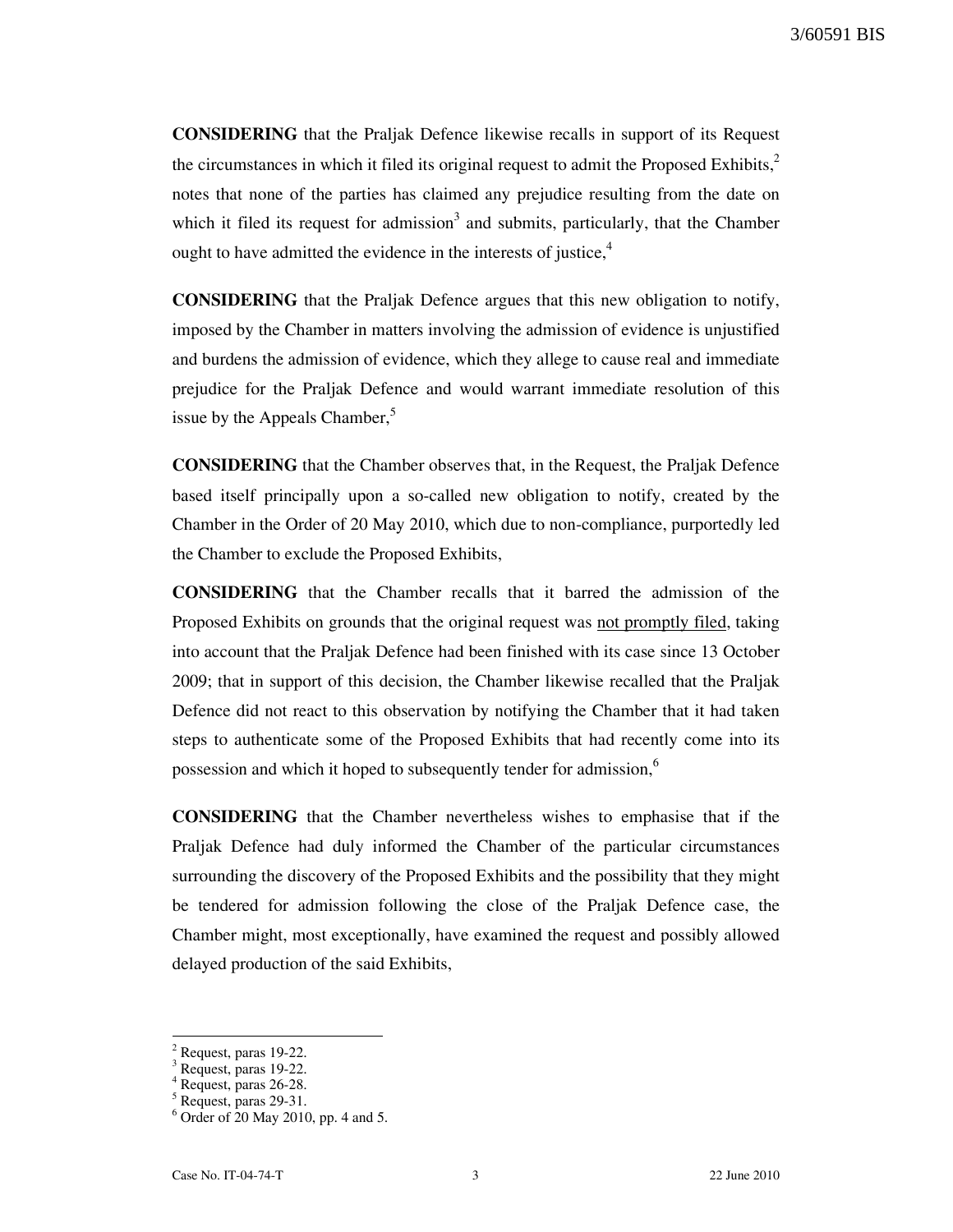CONSIDERING indeed that, far from being an obligation, providing notice to the Chamber concerning hardships encountered or potential delays in producing evidence can help to explain certain situations and thereby contribute to the proper administration of justice; that the Praljak Defence cannot, moreover, be wholly unacquainted with this custom, as Counsel for the Accused Bruno Stojić ("Stojić" Defence") on several occasions informed the Chamber of the difficulties they encountered trying to get Witnesses Mandi $\zeta^7$  and Arlovi $\zeta^8$  to appear; that these hardships were taken into account by the Chamber, which properly informed was now able to timely  $-$  that is, before the close of the presentation of the Stojić Defence case – authorise the said Defence to bring these two witnesses before the Tribunal, if it wished to following closure of its case,<sup>9</sup>

CONSIDERING, furthermore, that the Chamber reminds the Praljak Defence that in the "Decision on Jadranko Prlić's Motion to Be Relieved from the Strict Application of Guideline 9 of the Decision of 24 April 2008", rendered publicly on 23 July 2008, the Chamber had recalled that allowing a party to "present evidence after the presentation of its case or until all the Accused have presented their cases would be detrimental not only to the Prosecution but also to the other Accused, since such a practice could considerably delay the pronouncement of the judgement in this case"; that this should thus be all the more evident when, as here, a party requests the admission of evidence at a time when the parties have all concluded presentation of their cases. $10$ 

l

 $<sup>7</sup>$  Letter sent by Counsel Nožica to the Chamber and to the parties by means of electronic mail</sup> regarding the deposition of Momčilo Mandić, 13 April 2009; Notice of Bruno Stojić Regarding the Deposition of Momčilo Mandić, 23 February 2010, confidential; Correspondence from Counsel Nožica to the Chamber (with copies to the parties) regarding the testimony of Momčilo Mandić, 26 April 2010. <sup>8</sup> Notice by the Stojić Defence at the Hearing of 6 April 2009, Transcript in French, ("T(F)"), pp. 38805 and 38806; "Notice of Bruno Stojić Regarding the Testimony of Expert Witness Mato Arlović",

<sup>24</sup> February 2010.<br><sup>9</sup> See, e.g., the use made by the Chamber of the information disclosed by the Stojić Defence in the Oral Decision of 20 April 2009 regarding the filing of motions by the Stojić Defence pursuant to Guideline 9, public document, 20 April 2009, T(F) pp. 38866-38867; "Decision on Stojić Defence Motion Regarding the Filing of Motions Pursuant to Guideline 9", public document, 5 May 2009.

 $10$  Although the Chamber notes that while it was not until 13 May 2010 that it was informed by means of "Berislav Pušić's Notice Regarding Motion for the Admission of Documentary Evidence" that the Pušić Defence did not intend to file a request for the admission of documentary evidence pursuant to Rule 89 (C) of the Rules of Procedure and Evidence, it is noteworthy that Counsel for the Accused Valentin Čorić concluded presentation of their case on 1 April 2010; and that by "Berislav Pušić's Notice Regarding Presentation of Evidence in the Defence Case" of 7 April 2010, Counsel for the Accused Berislav Pušić did in fact signal their intention to refrain from calling viva voce witnesses and from requesting admission of the written testimony of witnesses pursuant to Rules 92 bis, 92 ter and 92 quarter of the Rules.